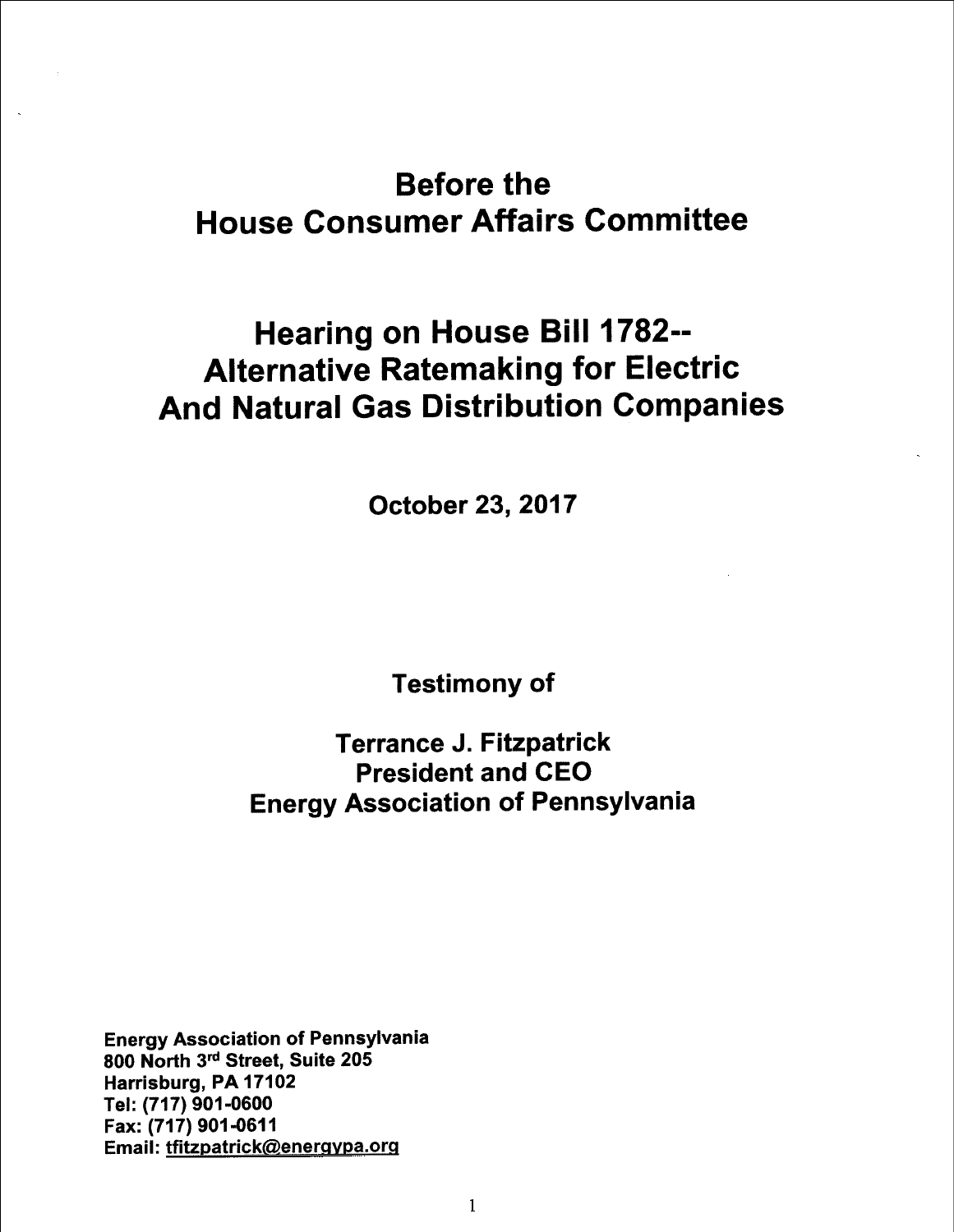Good morning Chairman Godshall, Chairman Caltagirone and members of the House Consumer Affairs Committee. I am Terry Fitzpatrick. President and CEO of the Energy Association of Pennsylvania ("EAP" or "Association"), a trade association comprised of electric and natural gas utilities-also known as distribution companies-operating in Pennsylvania. Thank you for this opportunity to appear on behalf of our members<sup>1</sup> and testify regarding House Bill 1782, which addresses alternative ratemaking for electric and natural gas utilities.

House Bill 1 782 would clarify the authority of the Public Utility Commission ("PUC") to approve proposals by electric and gas utilities to establish alternative forms of rates. Currently. utilities recover a majority of the costs of their distribution systems through usage-based (aka, "volumetric") charges even though most of the costs of these systems are fixed--that is, they do not vary with usage. This longstanding. traditional method of cost recovery came into use in the previous century at a time when energy usage grew along with the economy. The growth in energy usage coupled with volumetric rates helped to maintain stable funding for electric and gas distribution systems and minimized the need for utilities to file frequent, time-consuming. costly general rate increases.

Over the past few decades, however, the link between growth of the economy and energy usage has weakened. Changes in the economy, technology, and government policy have contributed to this trend. In the home, improved insulation and more efficient appliances have reduced energy use even as the size of homes and the number of electronic devices used in them has increased. To cite two examples, since 1 980 the energy use of new clothes washers has declined by more than 70% and the energy use of new homes per square foot has

<sup>&</sup>lt;sup>1</sup> EAP members include: Citizens' Electric Company; Columbia Gas of Pennsylvania, Inc.; Duquesne Light Company; Leatherstocking Gas Company, LLC; Metropolitan Edison Company; National Fuel Gas Distribution Corp.; PECO Energy Company; Pennsylvania Electric Company; Pennsylvania Power Company; Peoples Natural Gas Company LLC; Peoples Gas Company (formerly Peoples TWP); Philadelphia Gas Works; Pike County Light & Power Company; PPL Electric Utilities; UGI Central Penn Gas; UGI Penn Natural Gas; UGI Utilities, Inc.; Valley Energy Inc.; Wellsboro Electric Company; and West Penn Power Company.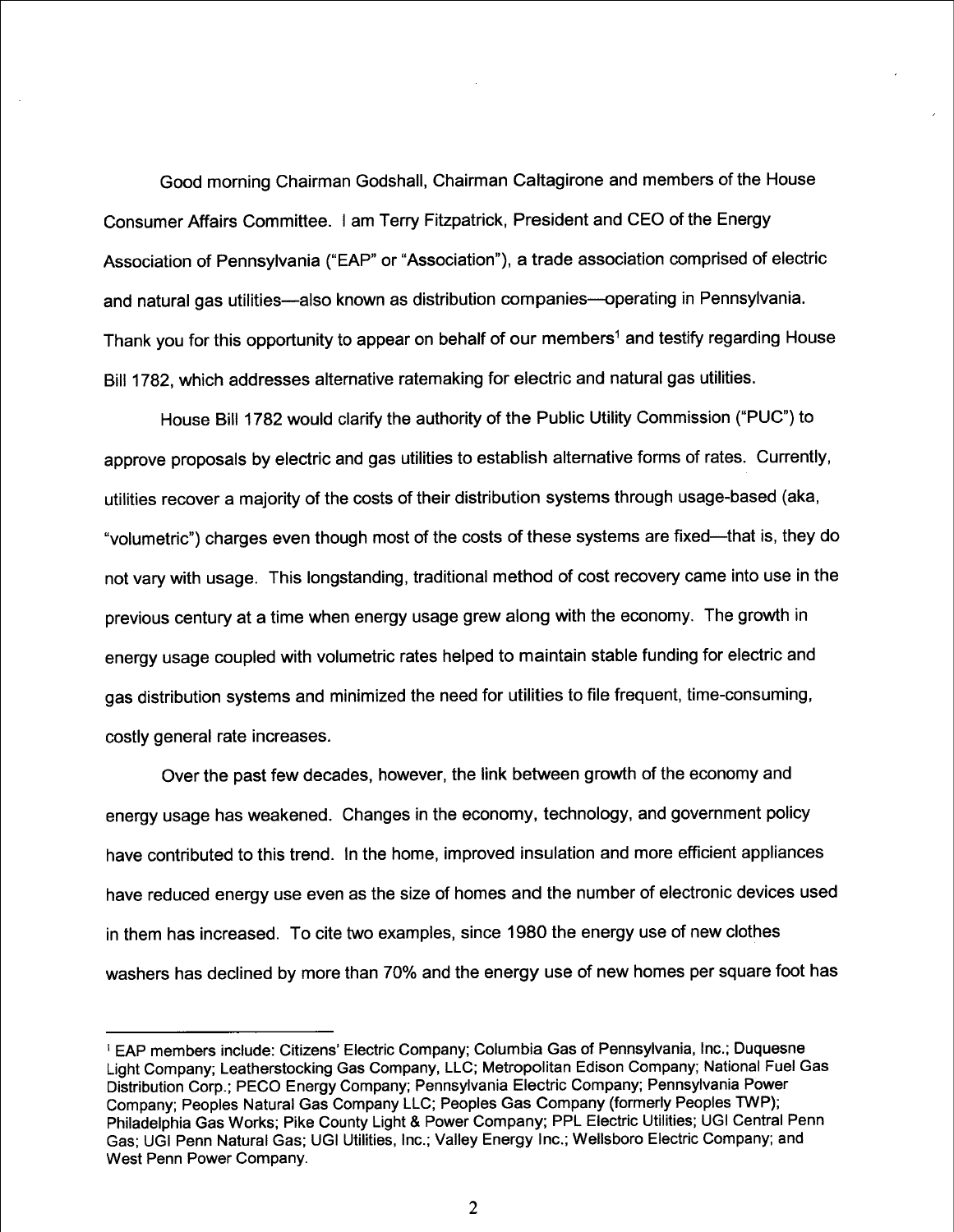declined by nearly 20%.<sup>2</sup> In the electric industry, the development of new technologies along with government policies mandating and subsidizing energy efficiency and subsidizing the growth of customer-owned generation have further contributed to the trend.

The impact of all of these changes has been to reduce sales of electricity and natural gas. Data compiled by the federal Energy Information Administration supports this claim:

- The amount of natural gas used per customer fell in sixteen of nineteen years between 1990 and 2009; the total reduction in usage during that time was 22%.<sup>3</sup>
- Electricity sales fell 1.1% in 2015, marking the fifth time in the past six years that  $\bullet$ these sales have fallen.<sup>4</sup>

Here in Pennsylvania, the PUC projects that total electricity usage will decline at an annual rate of .1% over the next few years.<sup>5</sup>

Clearly, circumstances have changed and electric and natural gas utilities can no longer count on growth in sales to help maintain stable revenue to cover the costs of their distribution systems. These changed circumstances call for changed policies.

House Bill 1782 answers this need by authorizing utilities to seek PUC approval of alternative rates and rate mechanisms, including:

Decoupling mechanisms, which adjust or reconcile distribution rates for differences

between sales projections used to set rates and actual sales.

Performance-based rates, under which rates are set or adjusted based upon a utility's

operating or financial performance.

- Formula rates, which are adjusted periodically based upon a predetermined formula
- without the need for a full base rate proceeding.

<sup>&</sup>lt;sup>2</sup> American Council for an Energy Efficient Economy, Energy Efficiency in the United States: 35 Years and

Serving (Fig. 2), Fig. 2), Theorem Service Consumption. Energy Information Administration, Office of Oil and Gas, 3 Trends in U.S. Residential Natural Gas Consumption. Energy Information Administration, Office of Oil and G

June 2010.

<sup>&</sup>lt;sup>4</sup> EIA, Today in Energy, March 14, 2016. <sup>5</sup> Electric Power Outlook for Pennsylvania 2015-2020.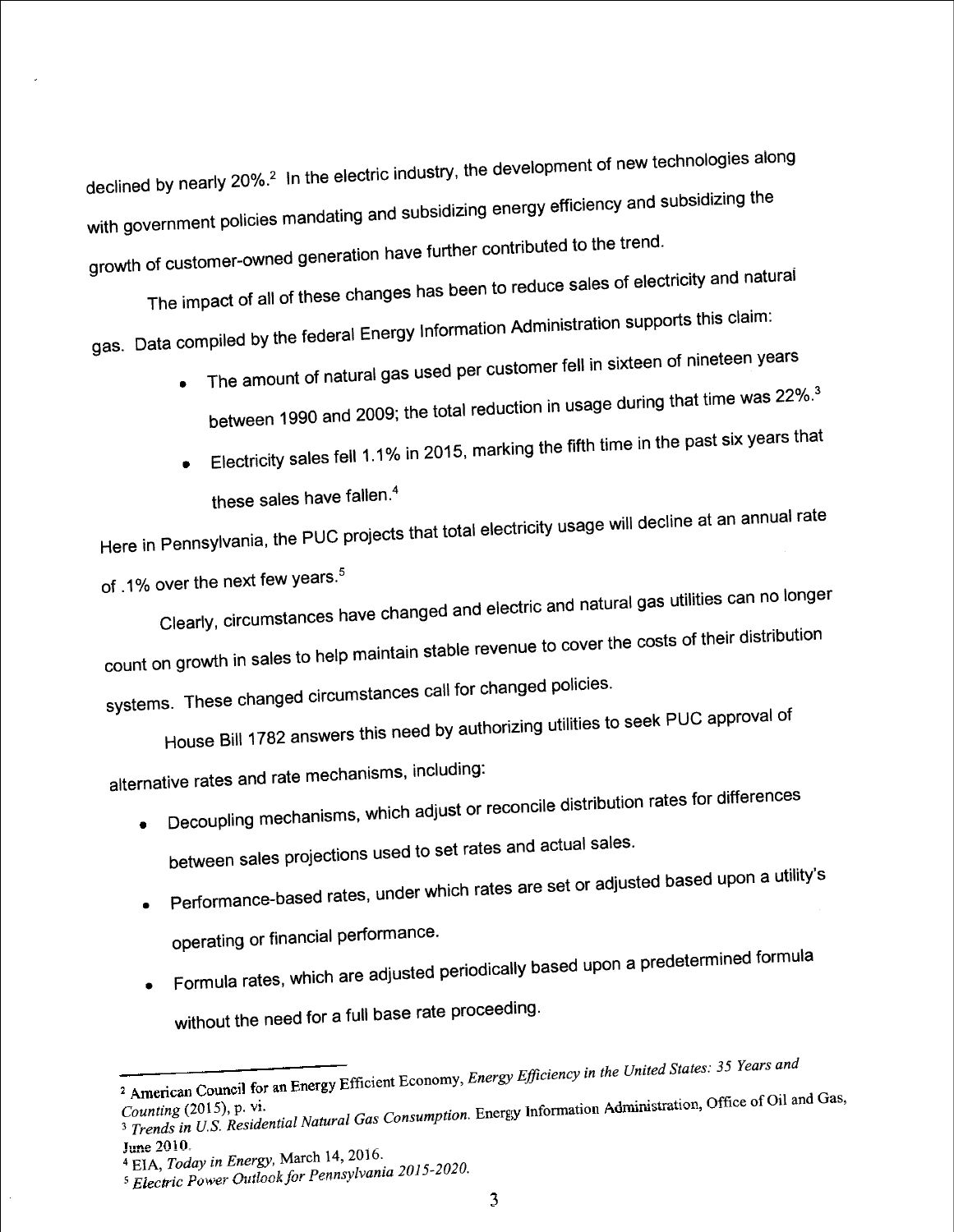- include an adjustment for inflation. Multi-year rate plans, under which rates are set for a multi-year period and which may
- Mechanisms and rates to recover costs to deploy infrastructure and distributed energy resources, which would allow utilities to respond to new technologies that impact their distributions systems.

These innovative mechanisms are in use in many other states and they address the problem of over-reliance on volumetric rates. Pennsylvania is in the minority in that it has not applied any of these methods. For example, Pennsylvania is one of only fourteen states that has not approved revenue decoupling or another form of non-volumetric rate design for the natural gas industry.<sup>6</sup> Alternative ratemaking can also remove the current financial disincentive for utilities to promote energy conservation among customers.

Pennsylvania has enacted other policies to modernize the utility ratemaking process. In particular, Act 11 of 2012 authorized utilities to implement a distribution system improvement charge and make use of a fully projected future test year in rate cases. These innovative policies have been successful and stimulated greater investment in utility distribution systems. House Bill 1 782 would build on this previous work and further modernize ratemaking in Pennsylvania by lowering reliance on volumetric rates to recover costs of utility distribution systems.

There are three other points I wish to make regarding this legislation. First, I have characterized the bill as "clarifying" the authority of the PUC to approve alternative rates and mechanisms. That's because I view the Commission's current authority to set "just and  $r$ easonable" rates<sup>7</sup> as a flexible standard that allows new ratemaking methods as circumstances change. Some other parties view the issue differently. The PUC has opened a proceeding to

 $6$  Innovative Rates, Non-Volumetric Rates, and Tracking Mechanisms: Current List. American Gas Association. 7 66 PaCS Sec. 130]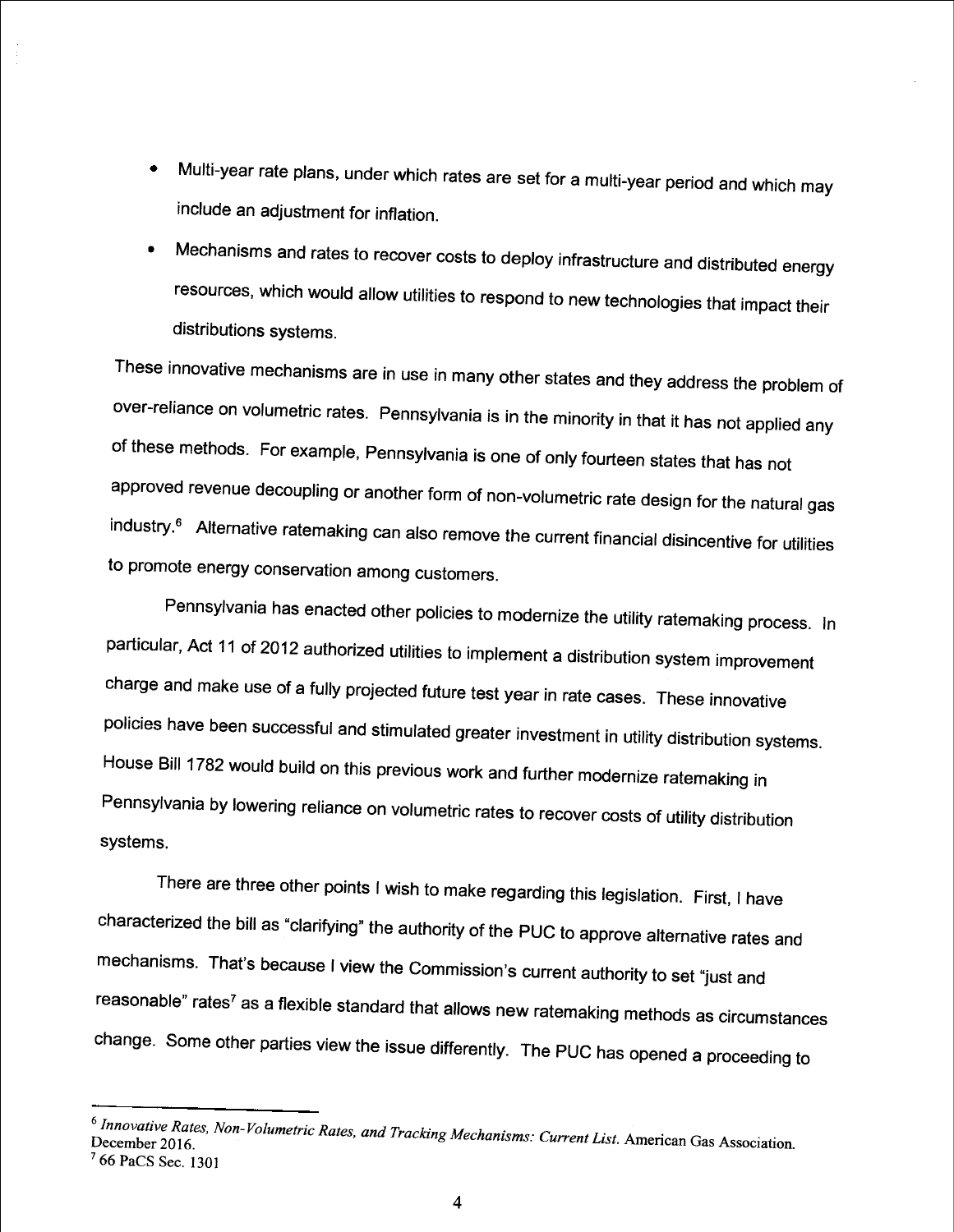examine its policies on alternative ratemaking,<sup>8</sup> and some parties have filed comments arguing that court decisions interpreting the current statute preclude the PUC from approving new mechanisms such as decoupling. Accordingly, even if the PUC were to authorize alternative rate mechanisms, its decisions could be subjected to legal challenges that may take years to resolve. This creates financial uncertainty that undermines the goal of securing stable funding for utility distribution systems. Passage of HB 1 782 would eliminate this uncertainty.

Related to the above point, subsection (c) of HB 1782 is entitled "Construction" and provides that nothing in the section should be construed as limiting the PUC's current authority or as invalidating any rate mechanisms approved previously. This is important language as the PUC has approved some mechanisms, such as weather normalization adjustments for certain gas utilities, and this legislation should not be viewed as calling the legality of these mechanisms into question.

Second, the process in the legislation for consideration of applications for alternative ratemaking is designed to assure that all affected parties will have an opportunity to be heard and that decisions on the applications will be in the public interest. Under the process set forth in the bill, utilities must initiate consideration of alternative rates and mechanisms by filing an application in the context of a base rate proceeding. This process involves formal hearings before an administrative law judge and parties have the right to conduct discovery, submit testimony, cross-examine witnesses, and file briefs. At the end of the process, the PUC "may approve" alternative rates and mechanisms only if the evidence supports that determination.

Finally, it is important that HB 1 782 does not mandate any form of alternative ratemaking; instead, it provides utilities with the flexibility to seek alternative rates and mechanisms that are appropriate in light of their circumstances. Pennsylvania is a diverse state containing rural and urban areas, differing economic circumstances, and customer bases

<sup>8</sup> Alternative Ratemaking Methodologies, Docket No. M-2015-2518883.